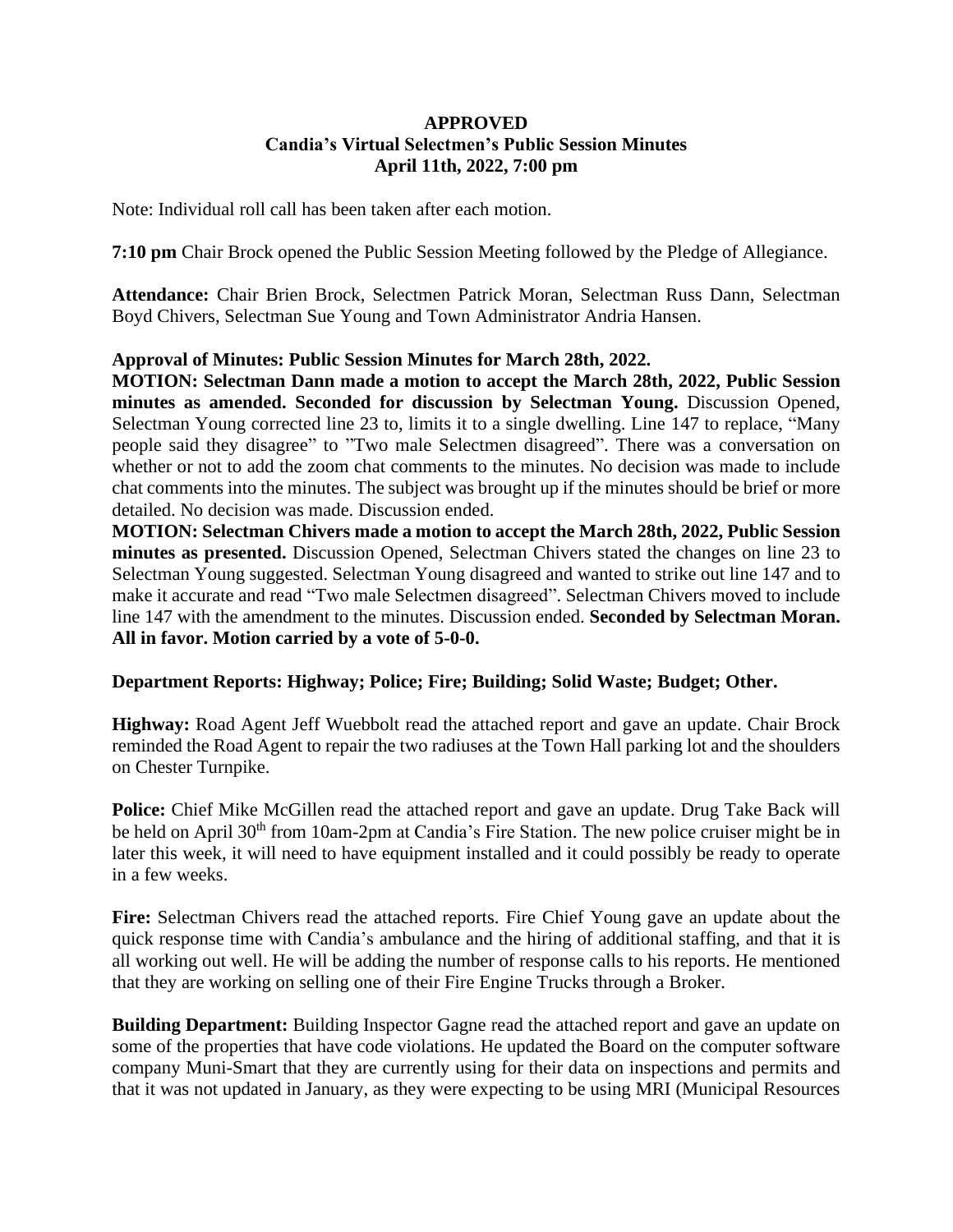Inc.) by now. The Town Administrator Hansen and the Land Use Office will be having a conversation with MRI, as they are not providing the service that was offered. Building Inspector Gagne confirmed he will provide an updated violation list of code enforcements monthly to keep the Board informed. Brenda Coughlin (resident) asked for the status of the code violations on Langford Road, and she was updated.

**Solid Waste:** Selectman Dann read the attached report and gave an update.

**Budget:** The next Budget Committee Meeting is scheduled for Wednesday, April 13<sup>th</sup> at 7:00pm.

# **NEW BUSINESS**

**Town of Chester – 300th Year Anniversary:** The Town of Chester has invited the Town of Candia to attend their celebration in honor of the Tricentennial of the Town's incorporation in 1722. The event will be held at Stevens Memorial Hall on 1 Chester St., at the intersection of State Routes 102 and 121 on May 7<sup>th</sup>. 2022 at 10:00am. See attached. Selectman Dann and Selectman Moran agreed to represent Candia for the celebration.

**Bob Panit – LEOP (Local Emergency Operating Plan) Grant:** Emergency Management Director Bob Panit presented the Board with a Grant Agreement of \$4,000 to sign and will submit a copy to the State. See attached.

**MOTION: Selectman Young made a motion to enter it into the minutes. Selectman Moran said, the Selectboard and a majority vote will accept the terms of the Emergency Management Performance Grant as presented in the amount of \$4,000 to update the communities LEOP. Furthermore, the Board acknowledges the total cost of this project will be \$8,000 in which the Town will be responsible for a 50% match of \$4,000. Seconded by Selectman Dann. All in favor. Motion carried by a vote of 5-0-0.**

# **OLD BUSINESS**

**Eagle Scout Project:** Eagle Scout Candidate Nathan Hall from Candia Troup #120 gave an update regarding his bike repair project. He asked the board if they would confirm to be the beneficiary of his project that would be located on private property near the rail trail, and they agree to work with him to have an easement completed.

**MOTION: Selectman Chivers made a motion that with the towns support, the Board will accept the easement when it has been drafted and recorded. Seconded by Selectman Young. All in favor. Motion carried by a vote of 5-0-0.**

**Al Couch – LED Conversion:** Recycle & Energy Member Al Couch presented additional information on the LED conversion for the Town Office building and the outside surrounding area. They received a proposal from Affinity to convert the lights to LED which would give the town large savings. They have funding options from Eversource or Municipal Leasing Consultants which may be chosen by the Board when they decide to. See attached.

# **OTHER BUSINESS**

**Selectmen's Minutes.** It was noted that Zoom was not working properly during the meeting and. Selectman Moran stated he will look into it.